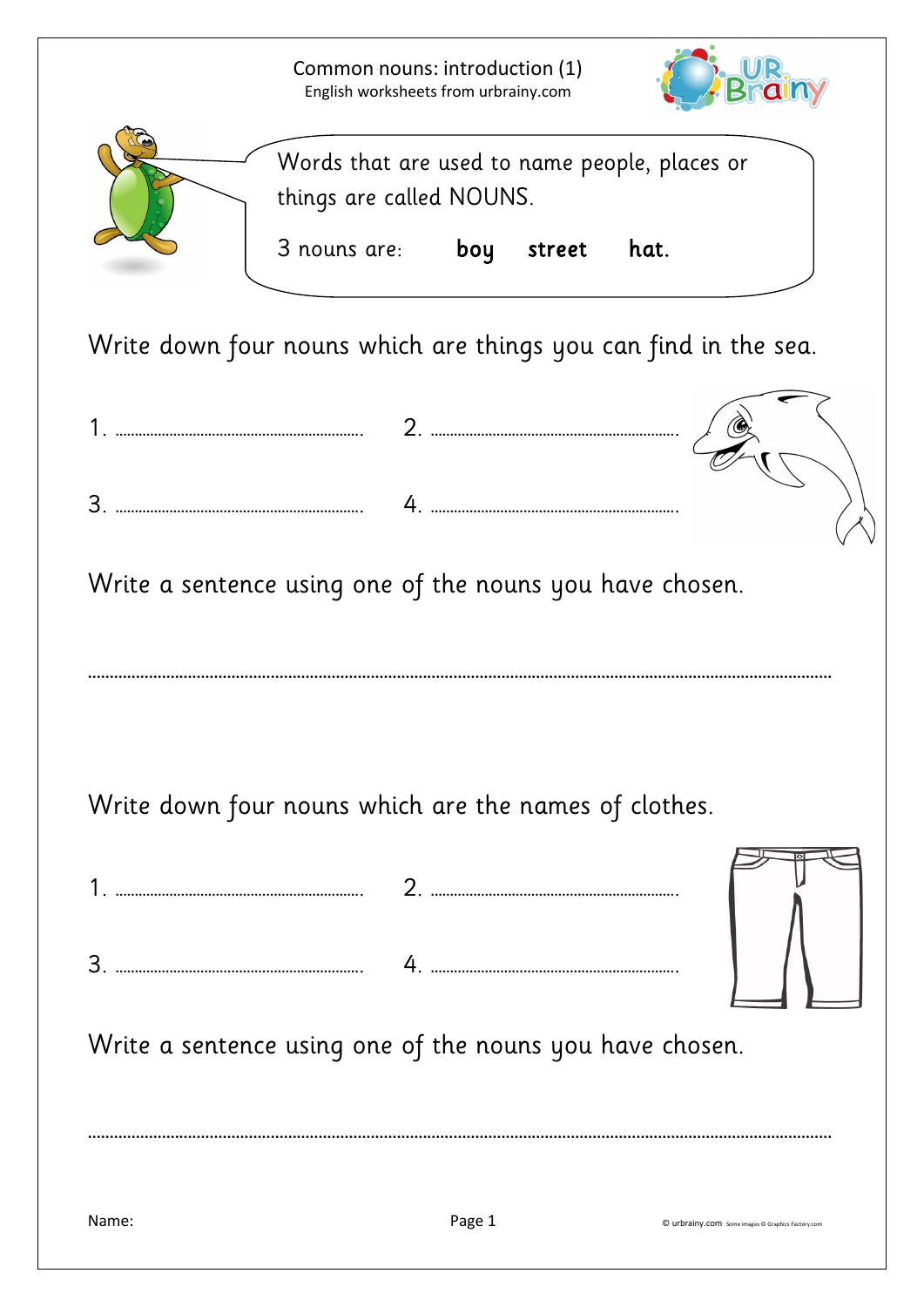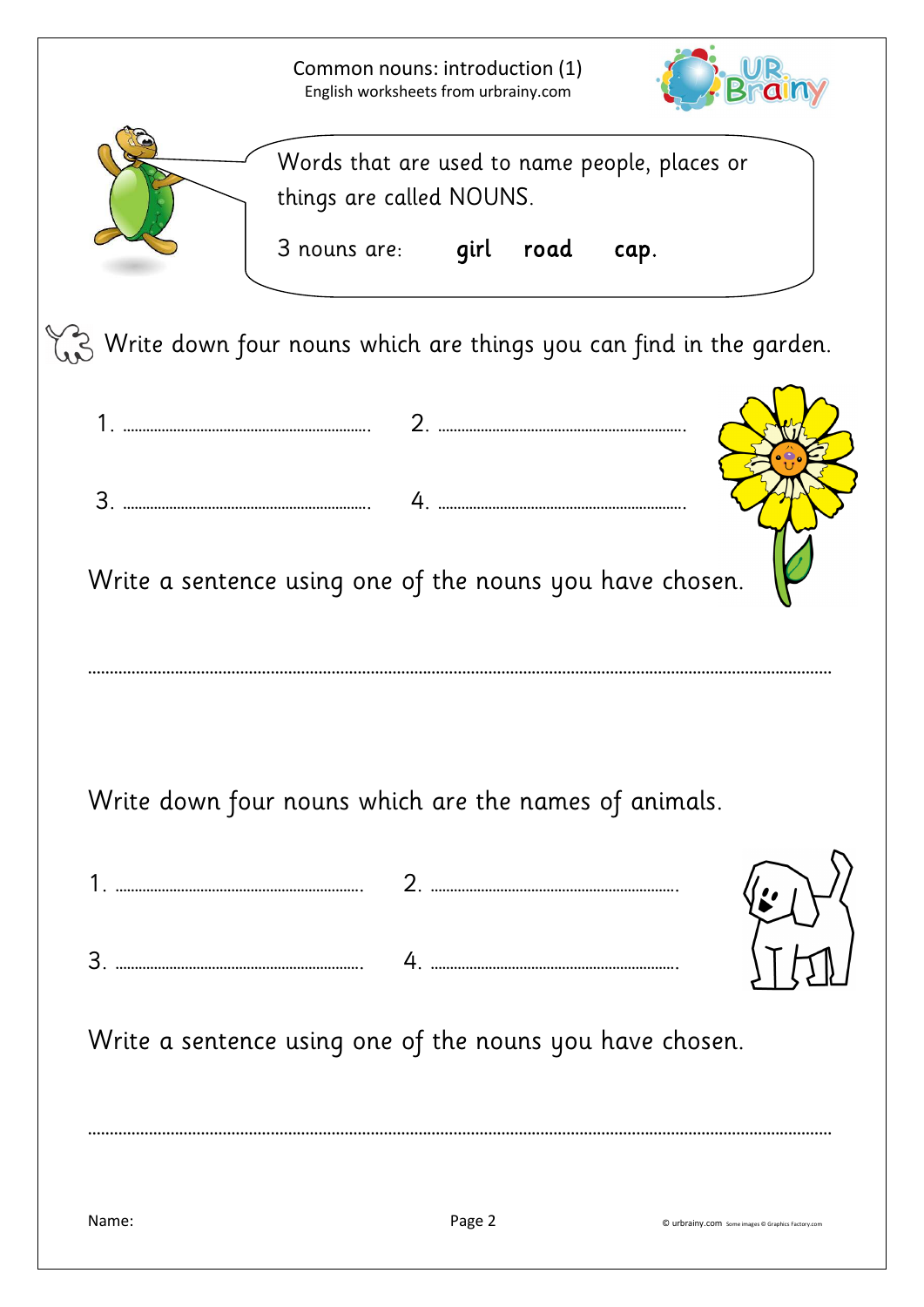Common nouns: introduction (1) English worksheets from urbrainy.com





Write down four nouns which are things you can find in the sky.



Write a sentence using one of the nouns you have chosen.

Write down four nouns which are things you can find in a cafe.

………………………………………………………………………………………………………………………………………………………

1. ………………………………………………………. 2. ………………………………………………………. 3. ………………………………………………………. 4. ……………………………………………………….

Write a sentence using one of the nouns you have chosen.

………………………………………………………………………………………………………………………………………………………